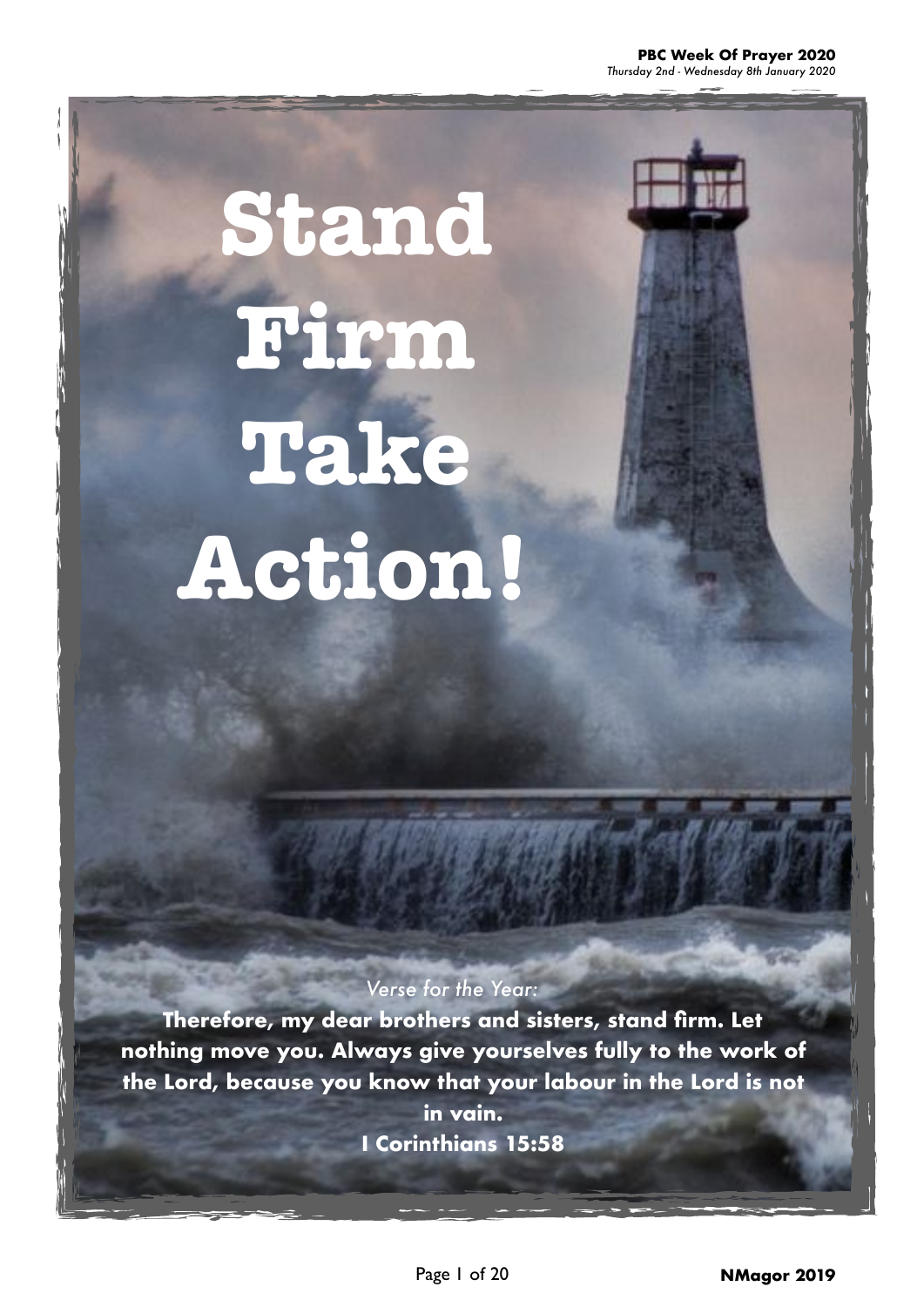## **DAY ONE - Quitting?**

*Stand Firm - Let Nothing Move You!*

There is a story told of a boy trying to learn how to ice-skate. He had fallen so many times that his face was cut, and the blood and tears ran together. Out of sympathy, a man skated over to the boy, picked him up and said, "Son, why don't you quit before you really injure yourself?" He wiped the tears from his face and told the man, "I didn't buy these skates to learn how to quit; I bought them to learn how to skate."

The Christian worships a God who can (and does) take the life of individuals, turn it inside out, and use it to build a piece of His kingdom. Quitting is not an option! We become a Christian to learn how to live, how to really live, not to quit!

The story of Eli, the Old Testament priest, is a story with a sense of failure attached to it. He failed both as a Father of his own family and as a spiritual Father to his nation: Israel. Yet, the Bible points us in the direction of a man who was used by God. In modern speak, he coached or mentored a young boy; Samuel grew up to be one of the greatest prophets in all of Israel's history - a significant achievement in the second half of Eli's life. Here we see *resilience[!1](#page-1-0)*

<span id="page-1-2"></span>The New Testament documents many moments where resilience is required to see that God's purposes are carried out. Paul and Silas demonstrate considerable resilience in the face of a barrage of both physical and verbal abuse when their prayerful actions affected the wealth of a group of local fortune tellers[.](#page-1-1)<sup>[2](#page-1-1)</sup> Attacked by a crowd, beaten by the authorities and imprisoned they start to do what most of us wouldn't do:

<span id="page-1-3"></span><span id="page-1-1"></span><span id="page-1-0"></span>[<sup>1</sup>](#page-1-2) 1 Samuel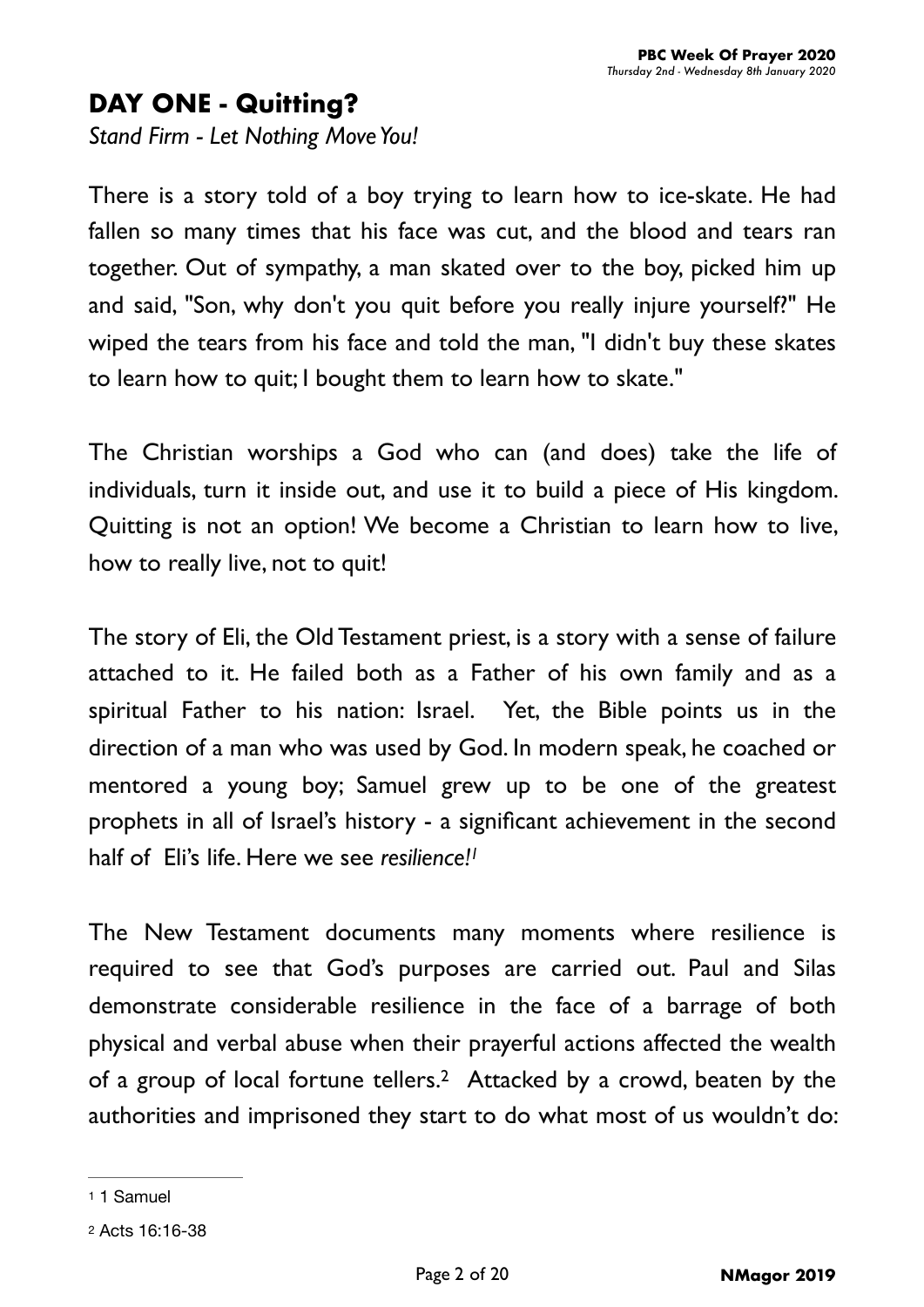they sang hymns! Midnight came and things really did start to happen; nuts, bolts, wood, stone and chains broke open: God changed the atmosphere through their resilience. Paul and Silas' praise and worship changed the atmosphere!

It would seem that resilience has a number of qualities to it; the first of these is "don't quit". We are wonderfully and fearfully made for a purpose and leading a resilient life says, "I'm going to find out what that purpose is all about!"

- 1. READ **Acts 16:16-38** note the number of issues faced by Paul & Silas and their unswerving focus.
- 2. Consider a time where you or someone you know has demonstrated resilience. What characteristics were present in the situations? What part does faith, prayer and support from others play in developing resilience?
- 3. PRAY for:
	- 1. Resilience in yourself, in those around you, in your church leaders;
	- 2. The purpose and mission of the worldwide church:
		- 1. Pray for the persecuted church, for a spirit of resilience to grow.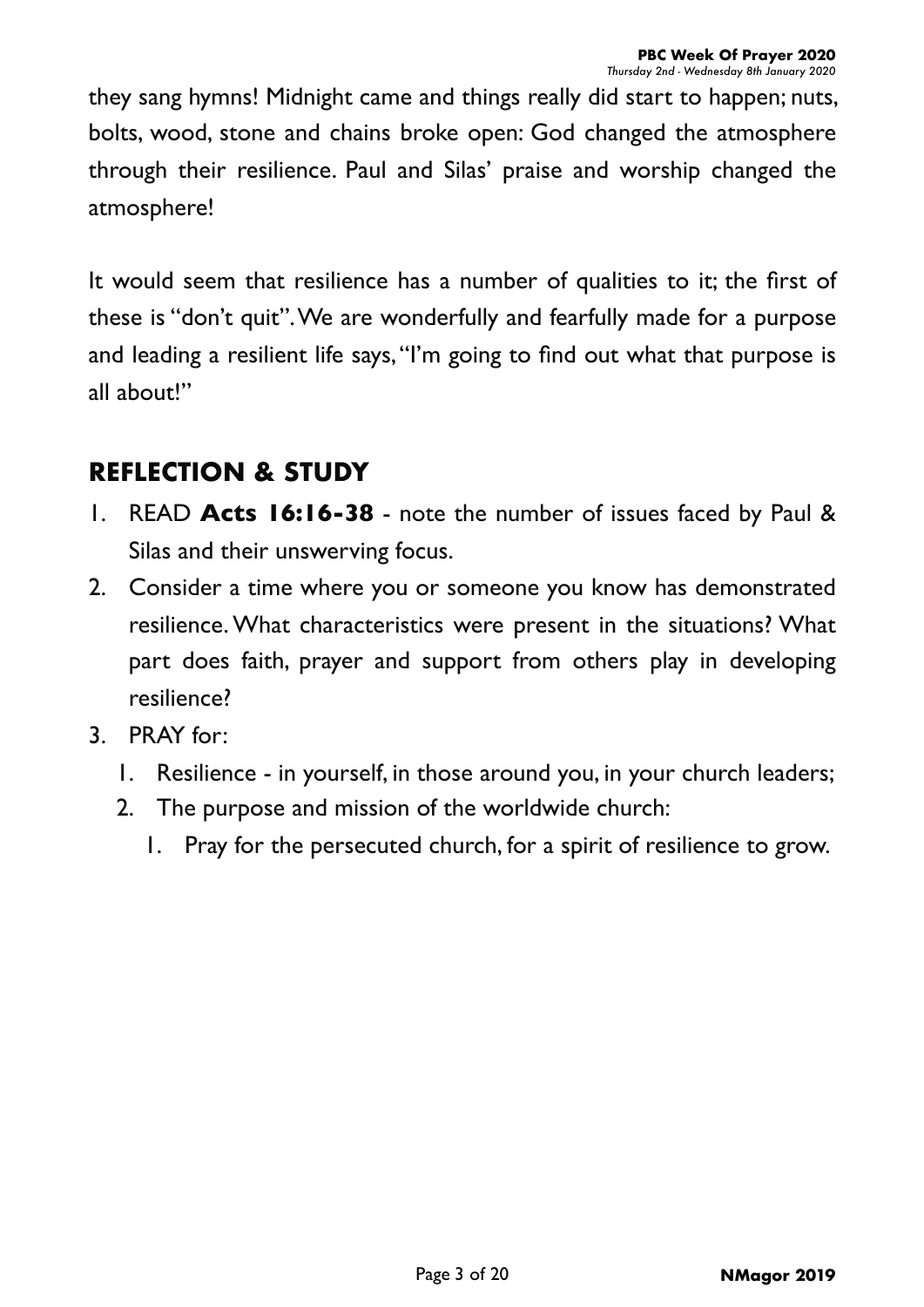## **DAY TWO - Walk or run?**

*Stand Firm - Let Nothing Move You!*

... let us throw off everything that hinders and the sin that so easily entangles. And let us run with perseverance the race marked out for us, fixing our eyes on Jesus, the pioneer and perfecter of faith. Hebrews 12:1-2

Personally I'm not much of a long distance athlete but as a youngster I remember the 'buzz' before the annual sports day 'sprint' races, the silence before the starting gun and the euphoria of not coming last! On occasions in longer distance races there were times where I just had to walk because I didn't have the stamina to run all of it!

Clearly, the writer of the text above *knew* the games; runners would have removed clothing to ensure nothing would hinder the performance in the race. He makes a clear link between the athletes race and with the walk or 'race' of a Christian. In this way, his focus was on a resilient ("run with perseverance") race; a conditioning of the Christian to perform at one's best. As with all scripture, it is a 'mirror' where our character is reflected in its light, the text encourages us to consider several believers' questions:

*Am I 'fixed' on the finish (Jesus)? Am I persevering through the events and obstacles of life? Am I hindered or 'tripped up' by the issues and sin of my humanness?* 

In the Christian race many of us will be running along nicely and others will be struggling at different times and walking; sometimes we run sometimes we walk and that is absolutely fine. The key of course is to run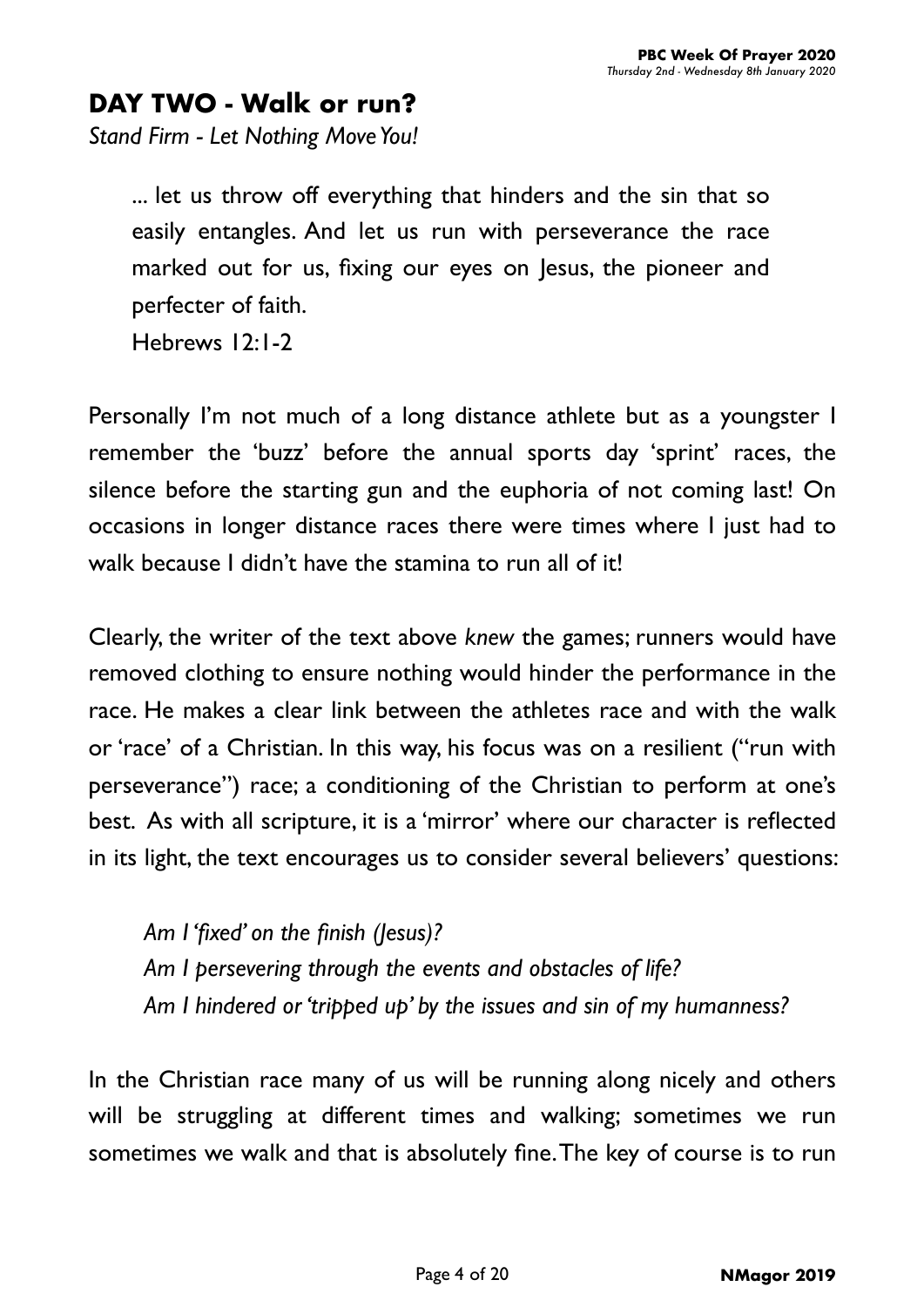or walk with perseverance or resilience; to let *nothing move you* away from your focus on Jesus.

- 1. READ **Hebrews 12:1-13** picture the focus of the argument  $(v.1-3)$ : the athletic contest, the cloud of witnesses (see chapter  $| \cdot |$ ), the endurance of Christ (v. 3). Summarise this focus or element of the chapter.
- 2. **Verses 4-13** have a focus on perseverance, hardship, suffering and persecution.
	- 1. How are we to see ourselves? (7)
	- 2. Consider 'discipline' how well do you react to it? (10)
	- 3. "*Make level paths for your feet"* (13) Is perseverance a one sided affair? In other words is it just about the person themselves or is there a bigger picture to it?
	- 4. In the light of this thinking consider the questions posed above: *Am I 'fixed' on the finish (Jesus)? Am I persevering through the events and obstacles of life? Am I hindered or 'tripped up' by the issues and sin of my humanness?*
- 3. PRAYER
	- 1. Using the key phrase from the verse for the year, "let nothing move you" pray and ask God what he sees in you. Are you easily 'moved' or distracted away from him.
	- 2. Pray for those you know who face hardship and difficulty.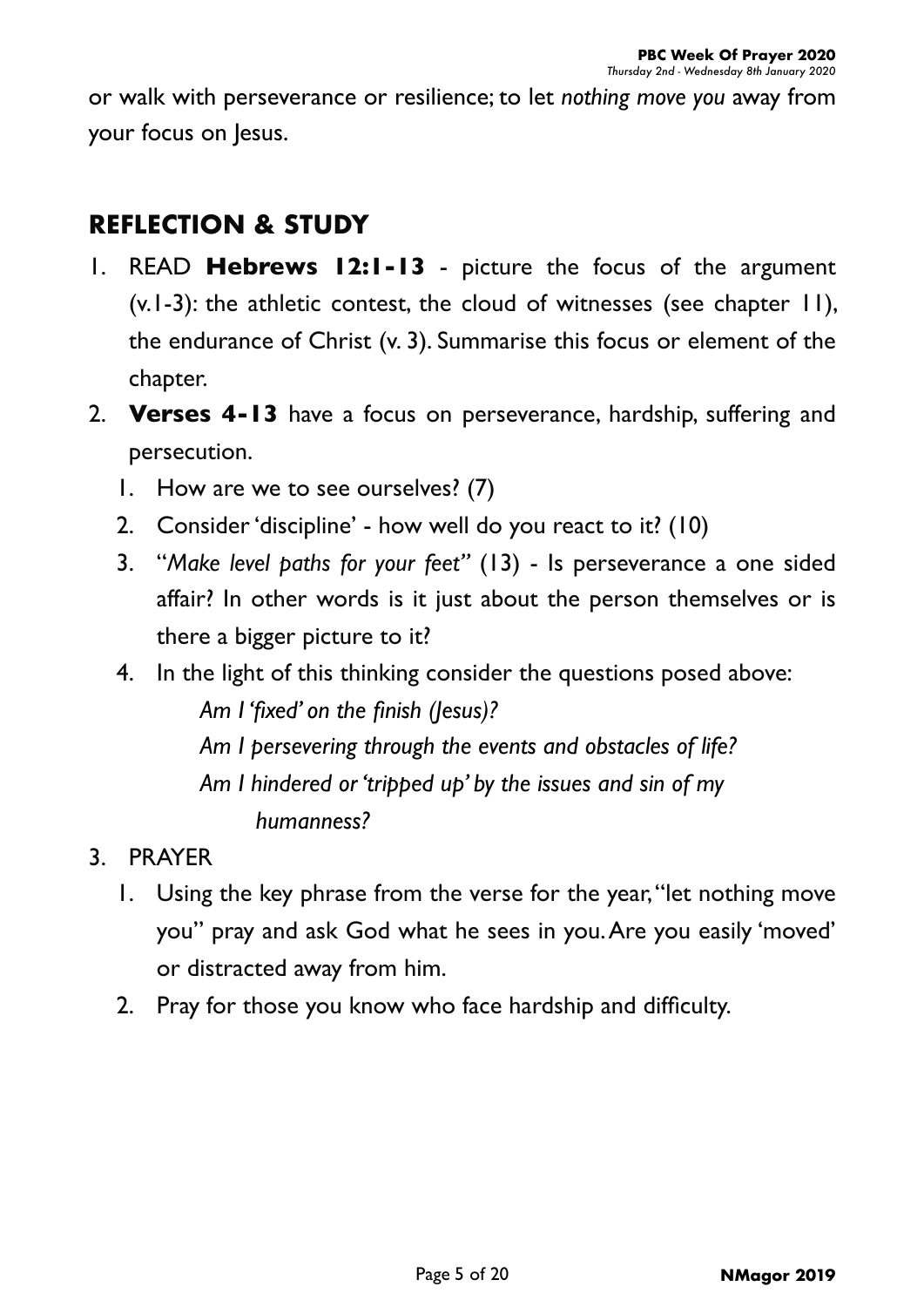# **DAY THREE - Resilience: A daily focus!**

*Stand Firm - Always Give Yourselves Fully!*

*"I have no one else like him, who takes a genuine interest in (people's) welfare... Timothy has proved himself." (Phil. 2:20,22)*

In his letters to Timothy, Paul reflects a concern for the younger man; Timothy had gone to Ephesus, where he seems to have assumed pastoral responsibilities for the Christians in that area. He seems to be a person of deep care and compassion. Yet, Paul did question Timothy's resilience, the way he was intimidated by older people and an issue with his own self-discipline.<sup>[3](#page-5-0)</sup> It seems as if Paul is encouraging Timothy to view his life under a microscope and consider every aspect of it according to the highest of Christian standards; *stand firm* - *give yourself fully* for people, says Paul.

<span id="page-5-1"></span>Self-examination of the ways that we behave, act and react is not an easy thing to do or if might be that we have been, generationally speaking, encouraged or discouraged to this way of 'growing'. Yet, Paul sees it as an important discipleship matter to '*watch your life and doctrine closely'* and for the majority of the commentators this is not a morbid introspection into the 'self' but a prayer that is more in line with the prayer of the psalmist, who called out:

Search me, God, and know my heart; test me and know my anxious thoughts. See if there is any offensive way in me, and lead me in the way everlasting. (Psalm 139:23-24)

The search for resilience is impossible if a person is unwilling or unable to engage in a reflection on oneself in the way in which Paul encourages Timothy to take part in. The challenge was to *give yourself fully* in speech, in life , in love, in faith and in purity; we have that same challenge!

<span id="page-5-0"></span>[<sup>3</sup>](#page-5-1) 1 Timothy 4:12-16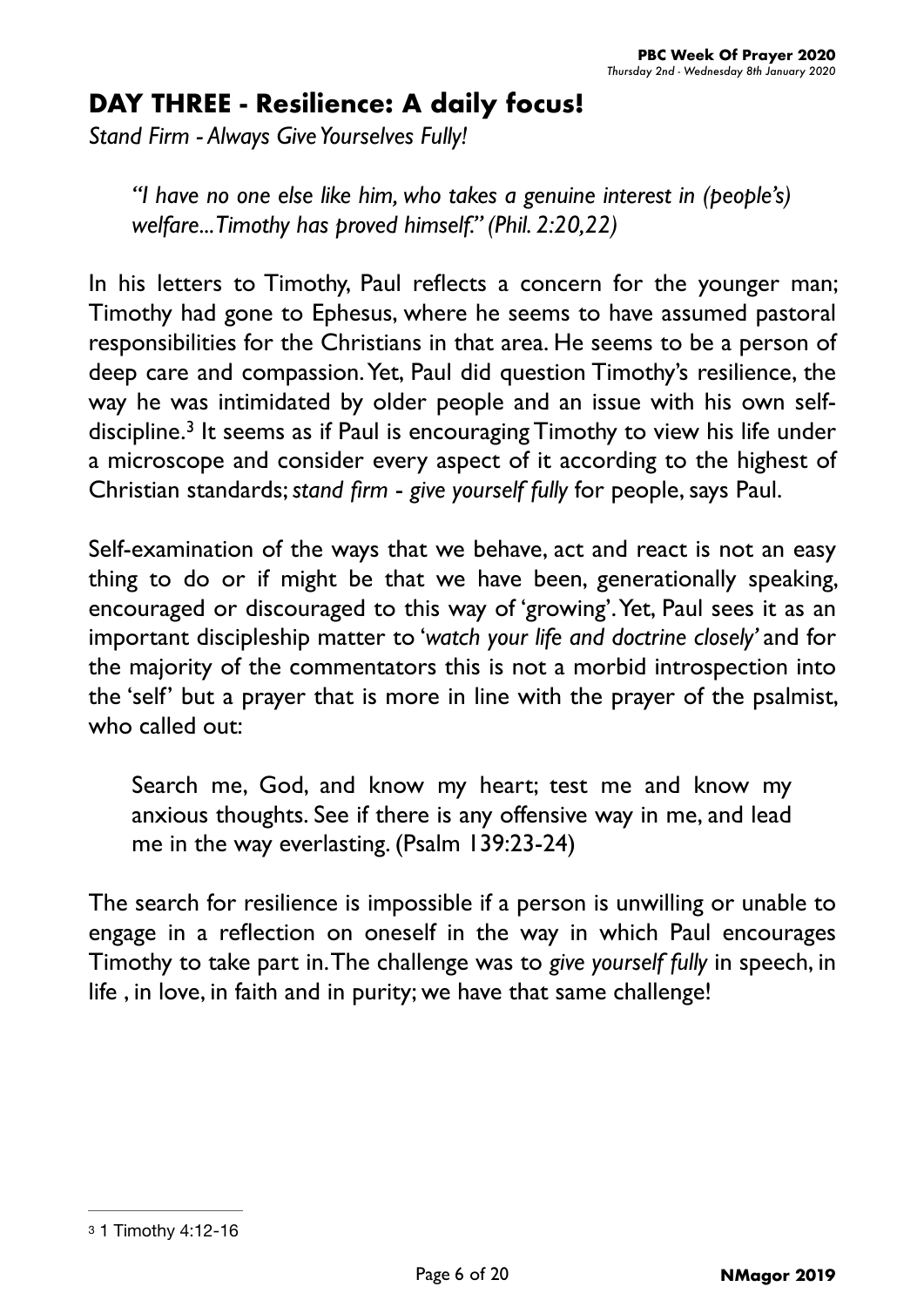## **REFLECTION & STUDY**

- 1. Consider Paul's letter to Timothy (**1 Tim. 4:12-16**). How do you read his message to him? Is he speaking about self-discipline?
- 2. Gordan McDonald writes about resilience and says "*resilience is a pursuit - a relentless one"*. How far do you *agree* or *disagree* with this statement? Does resilience mean different things to different generations?
- 3. Discuss and reflect on '*giving yourself fully*' in speech, in life, in love, in faith and in purity. Are there areas of your life where you need to grow and learn how to give *yourself fully*?
- 4. Using **Psalm 139: 23-24** as a basis for a prayer, **PRAY** for:
	- 1. A better understanding of who you are speak to him about your anxious thoughts and the ways you interact with other people and stop and **LISTEN**;
	- 2. Consider, and pray about, your answer and thoughts to question 3 above.

*Day Four - Sunday Services There are no readings for this day.*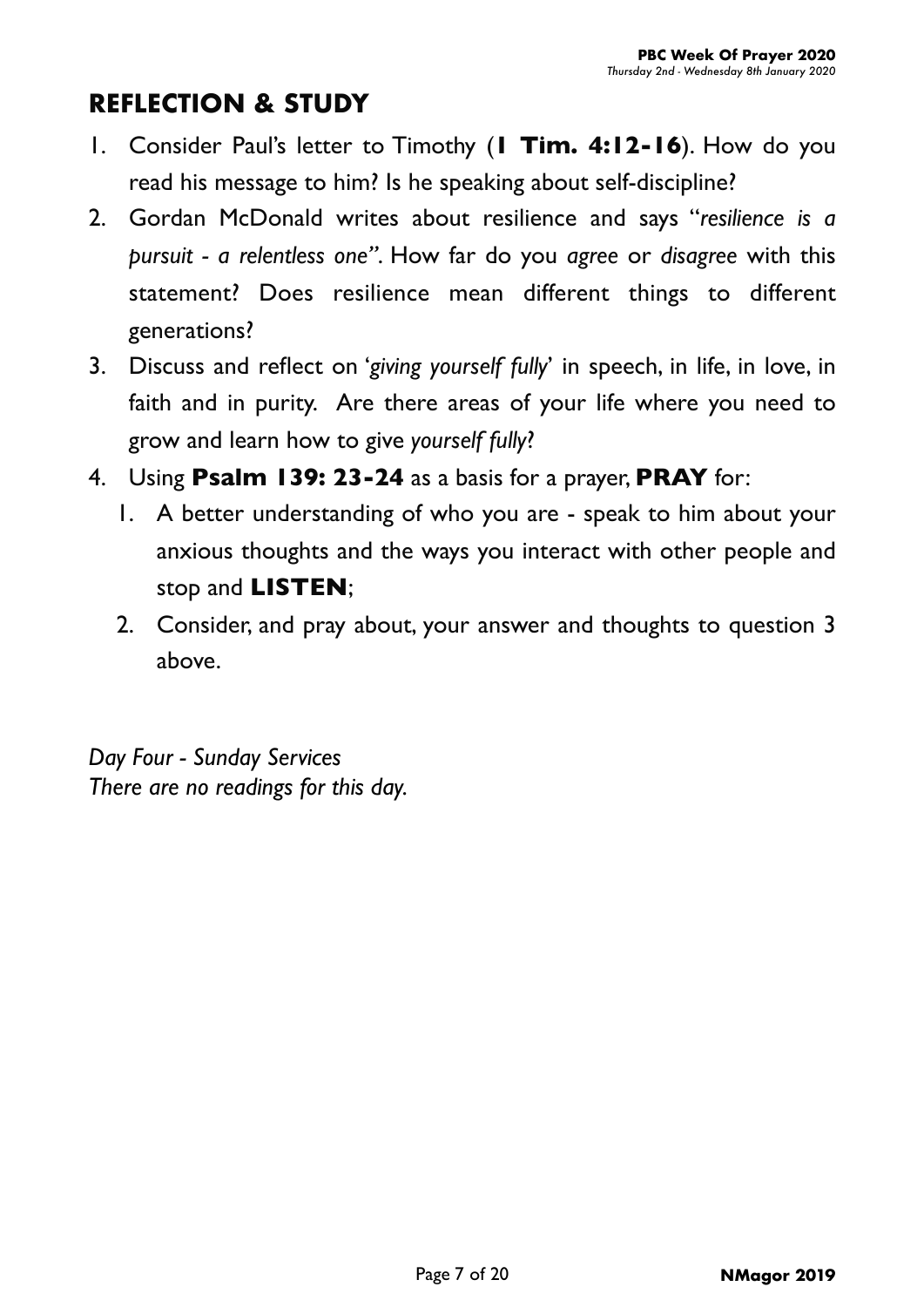## **DAY FIVE - Resilience: Living with the BIG picture!**

*Stand Firm - The Work of the Lord!*

<span id="page-7-4"></span>"If you want to identify me," he says to the British officers who are questioning him, "ask me not where I live, or what I like to eat, or how I comb my hair, but ask me what I think I am living for, in detail, and ask me what I think is keeping me from living fully for the thing I want to live for. Between these two answers you can determine the identity of any person.["4](#page-7-0)

Thomas Merton makes a succinct statement about big picture living. He is dealing with two big questions: *What am I living for? What stops me from living for these things?* He makes the case that those who understand the big picture live resilient lives: they deal with the biggest picture of the things they hear God speaking to them about. Paul made this clear when he emphasised that looking forward in hope is the key to big picture livin[g](#page-7-1)<sup>[5](#page-7-1)</sup> and those that live without the big picture are people who are *tossed back and forth by the waves[.6](#page-7-2)*

<span id="page-7-7"></span><span id="page-7-6"></span><span id="page-7-5"></span>Gor[d](#page-7-3)an McDonald<sup>[7](#page-7-3)</sup> makes six observations about people who understand this big picture view of life. He says:

- (1) They have a sense of life direction;
- (2) They foresee the great questions of one's life journey;
- (3) They cultivate Christian character;
- (4) They listen to the call from God;
- (5) They are confident in who they are;
- (6) They live generous lives.

In this way resilient people understand there will be change and they prepare for it by developing themselves in line with scripture. They recognise when they hear God speak and they can act on it because they are confident about their life 'in Christ' and from this generosity pours out.

<span id="page-7-2"></span>[6](#page-7-6) Eph. 4:14

<span id="page-7-0"></span>M. Pennington, *Thomas Merton: Brother Monk* (Harper & Row, 1987) [4](#page-7-4)

<span id="page-7-1"></span>[<sup>5</sup>](#page-7-5) Phil. 3:13-14

<span id="page-7-3"></span>[<sup>7</sup>](#page-7-7)G. McDonald, *A Resilient LIfe,* (Thomas Nelson, 2004)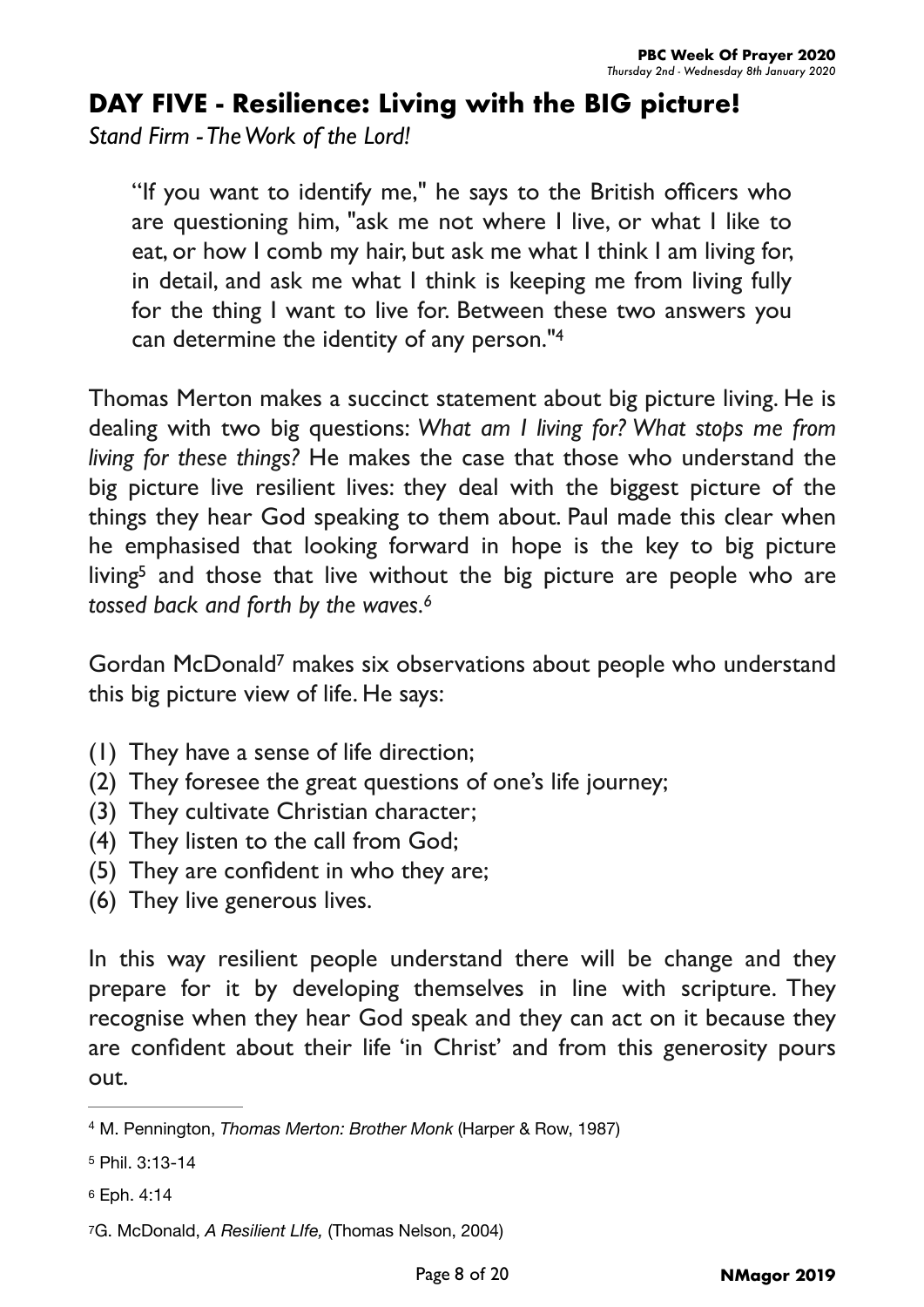Are you living with the Big picture? Ask yourself the questions penned above: *What am I living for? What stops me from living for these things?*

- 1. In a succinct statement ask and answer: *What am I living for? What stops me from living for these things?*
- 2. Describe your own life journey in a few key words. What were/are the 'big picture' moments?
- 3. READ: Acts 26:1-23. Reflect on Paul's life journey and consider the moments where he was resilient to the call placed upon his life. What situations could have prevented Paul from *giving himself fully to the work of the Lord (1 Cor. 15:58)*?
- 4. Discuss and reflect on '*the work of the Lord*' How are things working out? Are there areas of your life where you need support, training or encouragement?
- 5. Using **Psalm 90: 1-2, 17** as a basis for a prayer about big picture living:
	- 1. **PRAY** prayers of thanksgiving (Ps. 90:1) for the sense of being at 'home' with God or the profound understanding and sense that God is a 'safe haven' -*"our dwelling place".*
	- 2. 'Before the mountains were born...' (v.2) In a silent moment consider the 'big picture' - ask God to help you with your understanding of your place in him and in his kingdom.
	- 3. **PRAY** for the work of your hands (v.17) ask for God's favour to 'rest' on all that you do.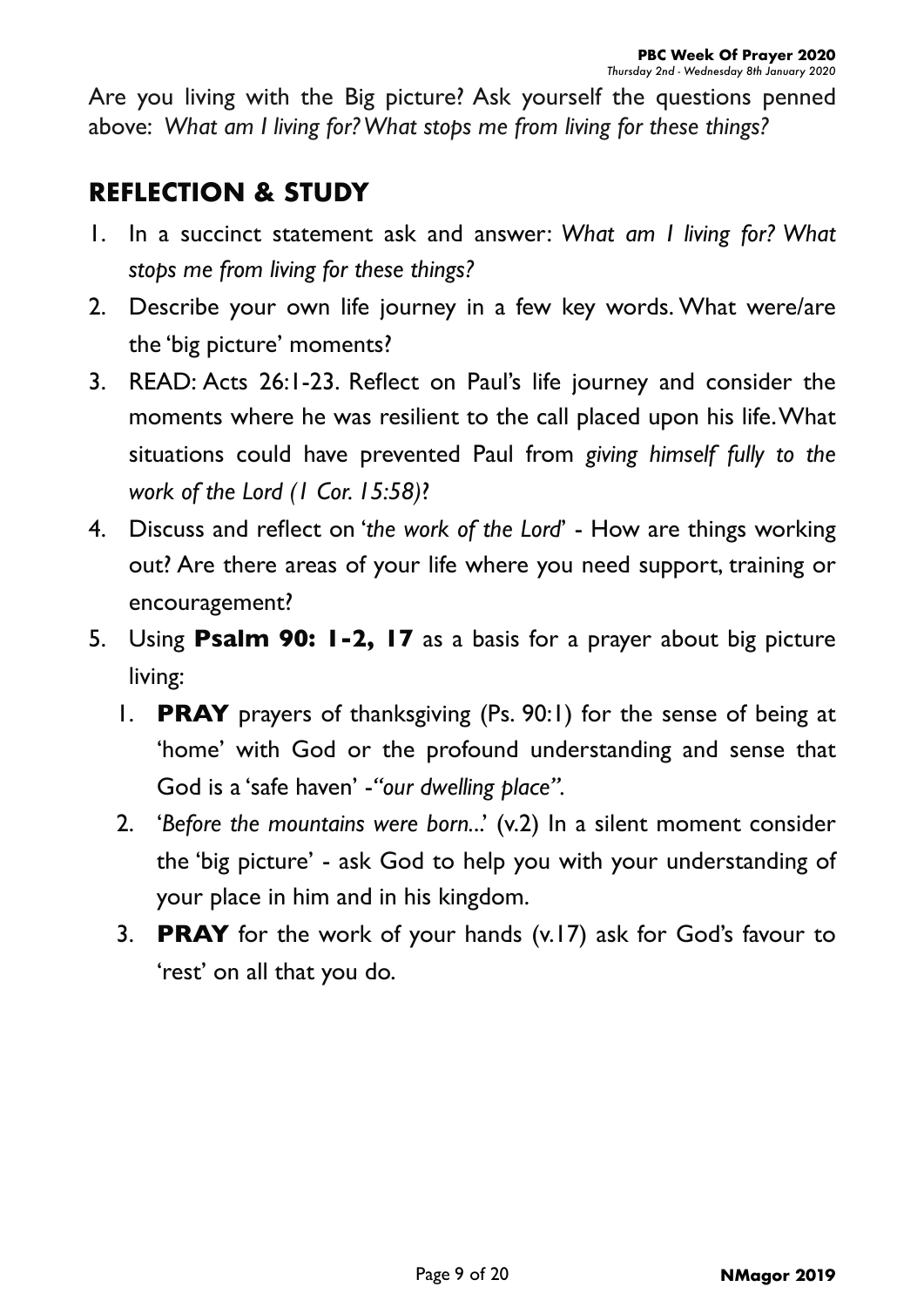# **DAY SIX - Resilience: Glance back, look forward!**

*Stand Firm - know your labour for the Lord is not in vain!*

Then Joseph could no longer control himself before all his attendants, and he cried out, "Have everyone leave my presence!" So there was no one with Joseph when he made himself known to his brothers. And he wept so loudly that the Egyptians heard him, and Pharaoh's household heard about it. Joseph said to his brothers, "I am Joseph! Is my father still living?" (Genesis 45:1-3)

What an incredible moment this must have been for Joseph: his brothers had intended to harm him and Joseph 'gets it' and avoids a further 'trap'. He begins to realise the significant journey he has made from the arrogant 'know it all' young boy to the significant leader, who would save many from destruction, and the role he must play in the restoration with his family. After all Joseph could easily have fallen into the destructive mentality of wanting to avenge his past hurt. He chooses differently and looks to repair the past, to practise repentance and views 'what happened' with clarity by understanding it as a way to gain and grow in wisdom. Even after their Father has died the brothers still struggle with their past:

"What if Joseph holds a grudge against us and pays us back for all the wrongs we did to him?" (50:15)

Joseph responds:

"Don't be afraid. Am I in the place of God? You intended to harm me, but God intended it for good to accomplish what is now being done, the saving of many lives. So then, don't be afraid. I will provide for you and your children." And he reassured them and spoke kindly to them. (50:19-21)

After all that had happened Joseph replied 'kindly to them'. This shows the level of repair Joseph had reached. Joseph is a resilient character and his story reminds us that resilient people: *look to repair the past, practise repentance, and look back to gain wisdom.*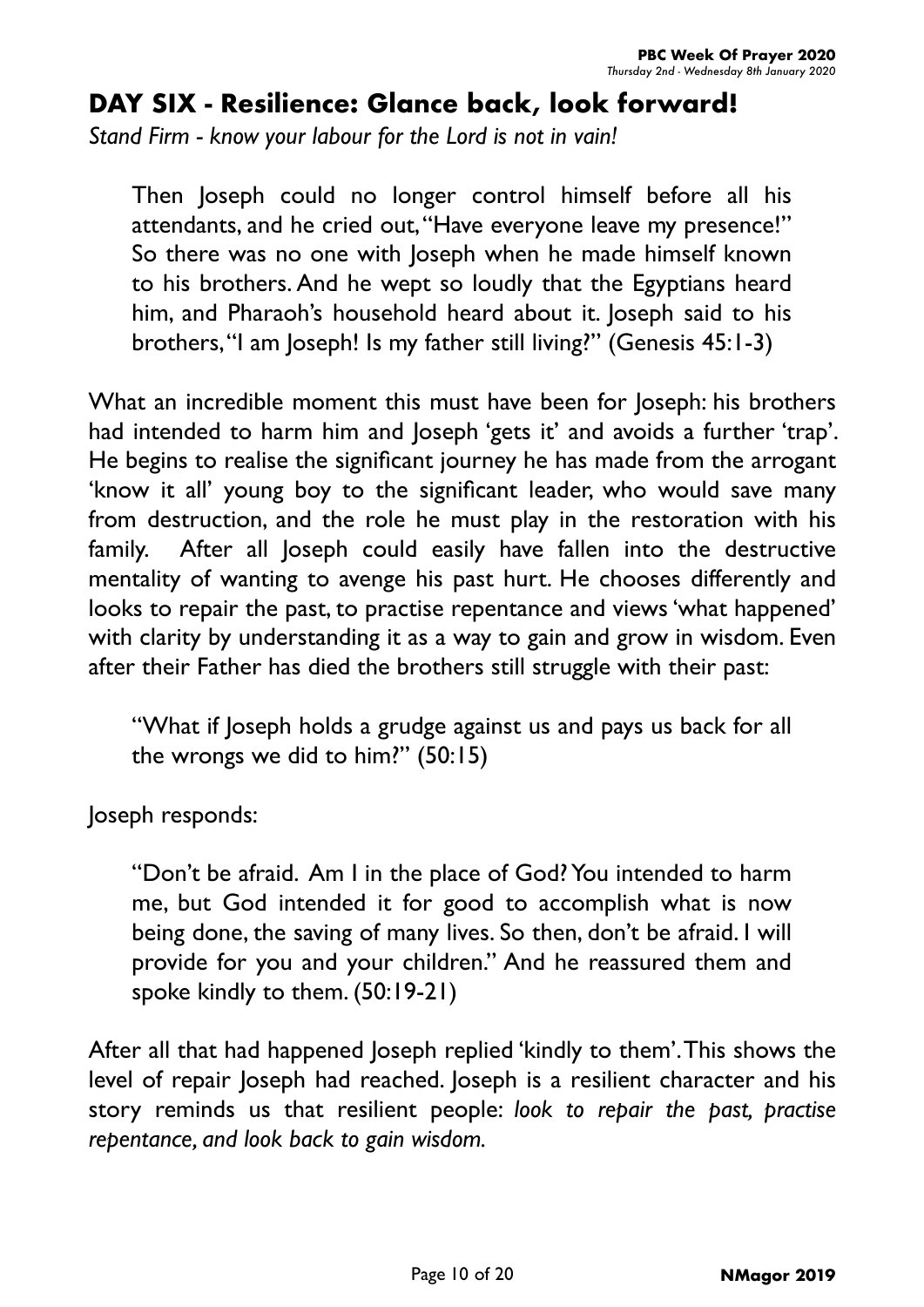# **REFLECTION & STUDY**

- 1. Consider and reflect on Joseph's story: do you relate to any part of or emotion contained within it?
- 2. Reflect on Jospeh's response *he reassured them and spoke kindly to them (21).* How easy would that have been to do in reality?
- 3. Joseph chose to repair the past rather than destroy the present. Discuss how difficult that might have been to do.
	- 1. What do you think would have been your natural inclination to *punish* or *forgive*? Why?
- 4. Discuss and reflect on the phrase '*know your labour for the Lord is not in vain!*' - What does the phrase mean?
	- 1. Think about a time (or times!) where you used your gifts to serve.
	- 2. Consider what 'drives' your service?

## 5. **PRAYER**

- 1. **READ** Luke 15:17-18 where lesus describes an act of repentance. Repentance is indispensable to the resilient life and is a spiritual habit to engage in and with.
- 2. Confess your need of God **READ** Psalm 51:1-2.
- 3. Pray for those who you struggle to get along with. Ask God to help, strengthen and support your working together and friendship.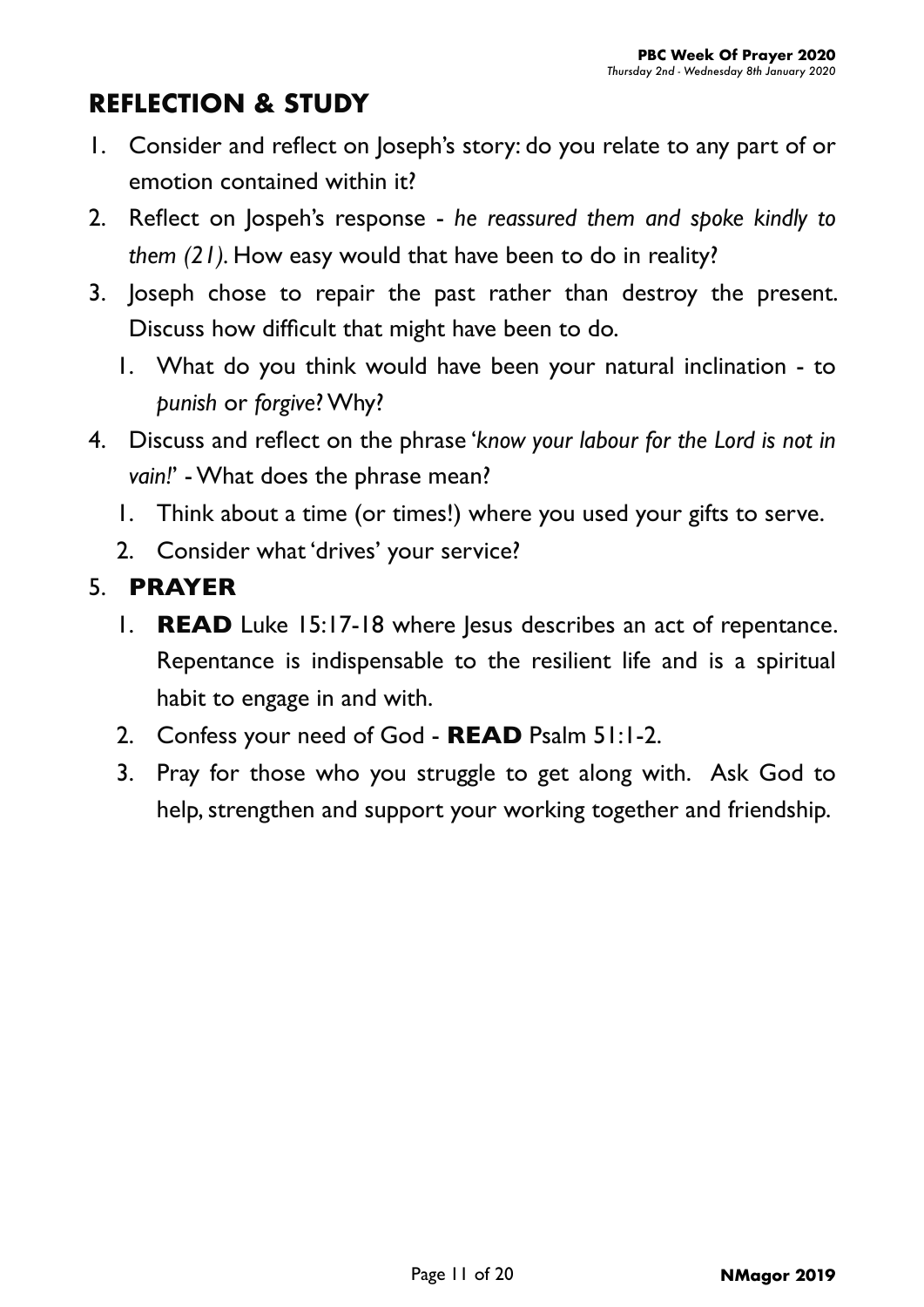#### **DAY SEVEN - Resilience: Prepare and focus!**

*Stand Firm - let nothing move you!*

Most of Daniel's early life was spent in the training academies of the Babylonian emperor. The storyteller says that Daniel was "without physical defect, handsome, showing aptitude for every kind of learning, well informed, quick to understand, and qualified to serve in the king's palace." (Daniel 1:4) Daniel remained true to his early life and refused to eat and drink the royal food and wine (8). There was a discipline to his life that was actioned in everyday living.

Resilient people prepare themselves by committing to train and be ready for the future. There is a focus, of their intentions, to look ahead to see what needs to be accomplished; they have an unswerving focus. They understand the words of Peter, who wrote:

So prepare your minds for action and exercise self-control. Put all your hope in the gracious salvation that will come to you when Jesus Christ is revealed to the world. So you must live as God's obedient children. Don't slip back into your old ways of living to satisfy your own desires. You didn't know any better then. But now you must be holy in everything you do, just as God who chose you is holy. (1 Peter 1:13-15 NLT)

Early Christians understood that crisis might be around any corner, that they might be called upon to answer for their convictions whatever the cost. It was an emotionally challenging time for these early Christian and it is an emotionally challenging time for people today! Keeping emotions in 'check' is a part of resilient living in these challenging times; I am not suggesting that we should ignore the way we feel but test and discipline our emotions to translate them into responsible action. Paul understood this more than many (Acts 27:22-25) as many around him had lost all-self control in a moment of absolute terror. In short, resilient people: *prepare themselves; focus on what needs to be accomplished; harness emotions to take action to stand firm.*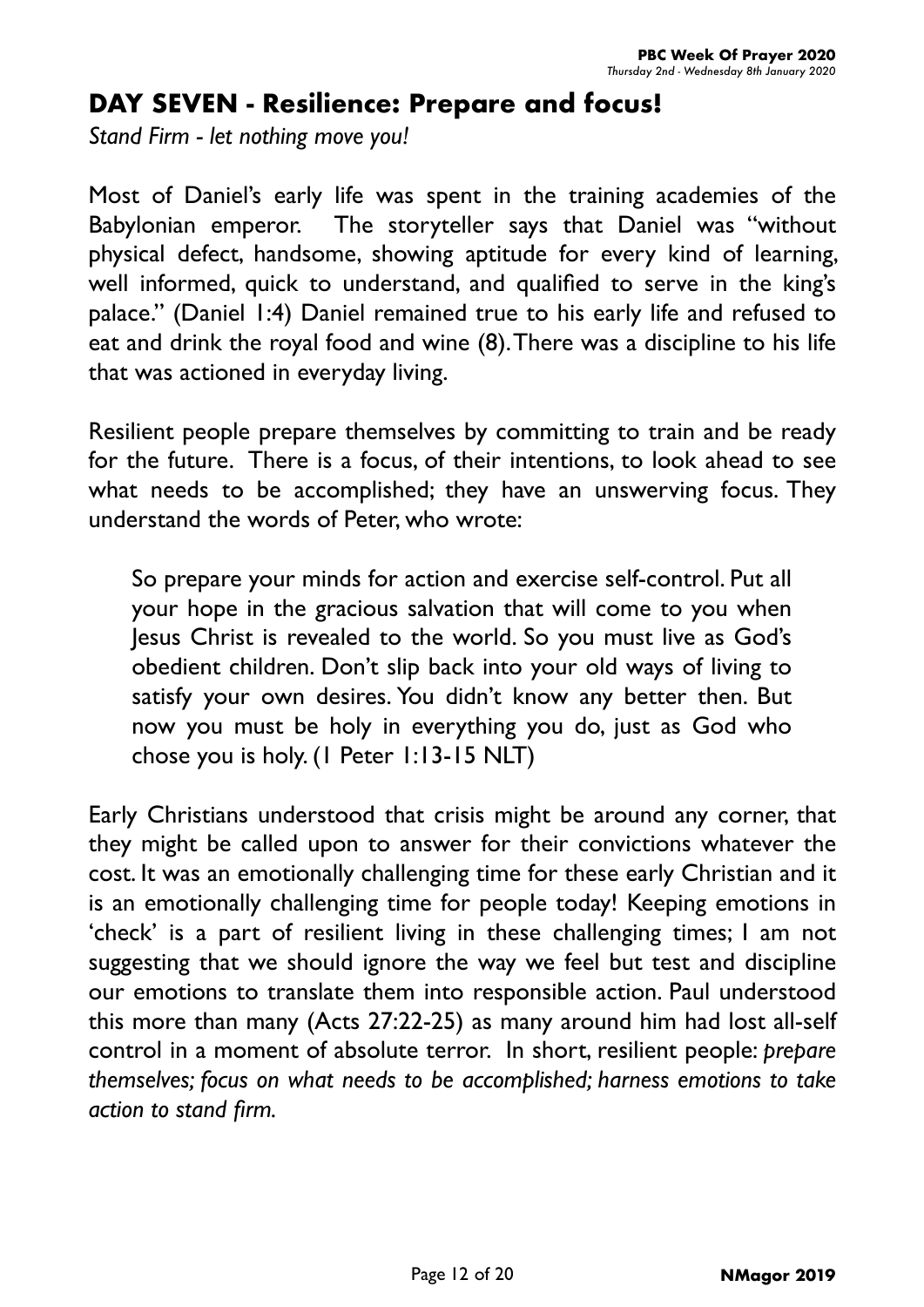- 1. Consider a moment where you were under extreme pressure and emotion.
	- 1. *How did you deal with the situation?*
	- 2. *What sources of help did you draw upon?*
- 2. Think about the early Christians and persecution.
	- 1. *Do we/you face persecution?*
	- 2. If you are able and it is suitable to do so share your thoughts about this together.
- 3. Reflect on Paul's words, *"I urge you to keep up your courage, because not one of you will be lost..." (Acts 27:22)* These words have contextual meaning (22-25) but also contain a profound truth. Discuss this together!
- 4. **PRAYER** consider the words in (3) above. What have you learnt or will take away or are still thinking about from this study and week of prayer? Take a moment to talk about or look back through the guide to help you.
	- 1. Pray for your needs and those needs of your study group.
	- 2. Pray for resilience to grow through the empowering of the Holy Spirit.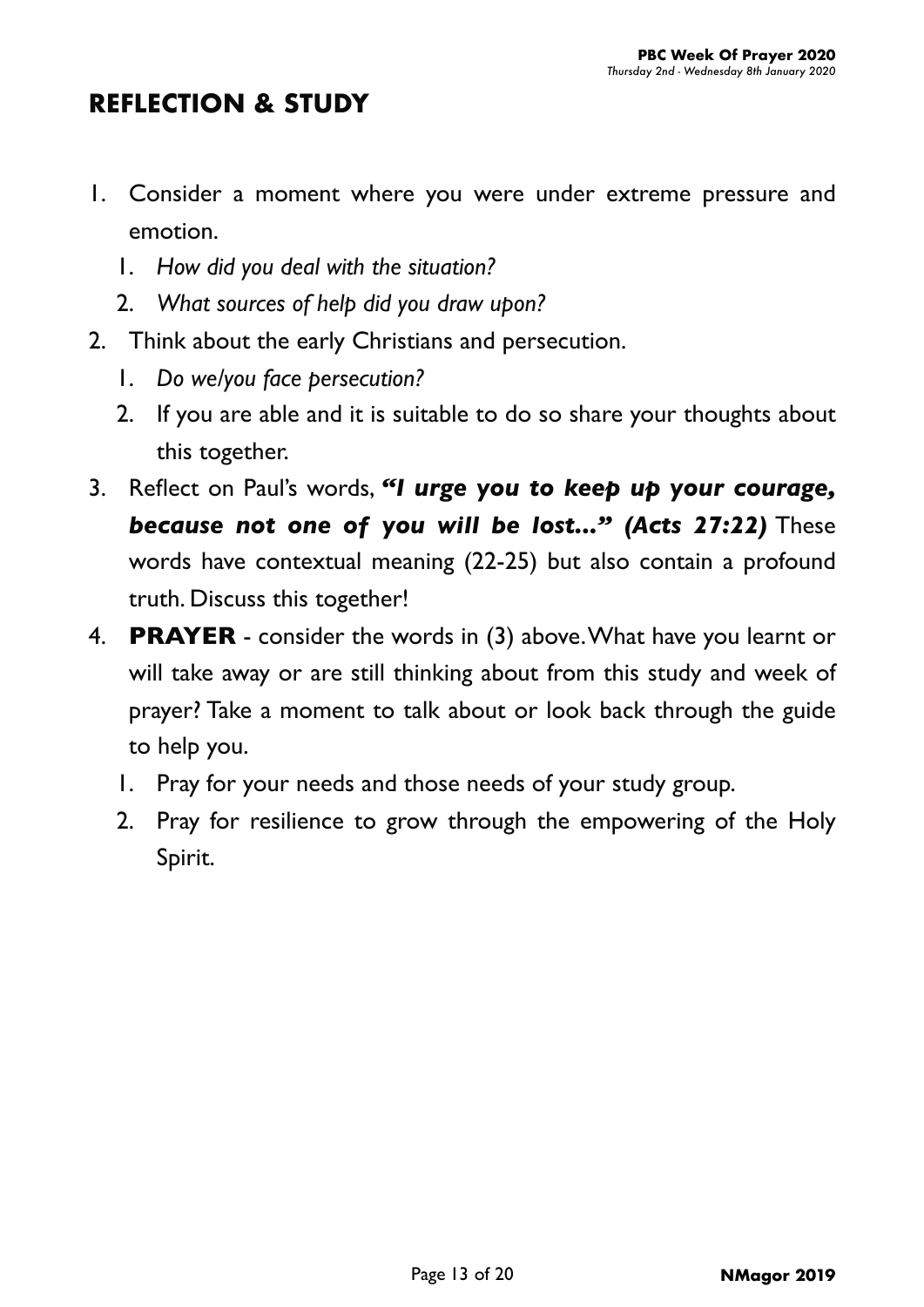#### **IDEAS FOR FAMILIES**

*The next section provides a few ideas for families to engage with the 'Week of Prayer' material. It acts as a guide for you to develop with your family as appropriate.*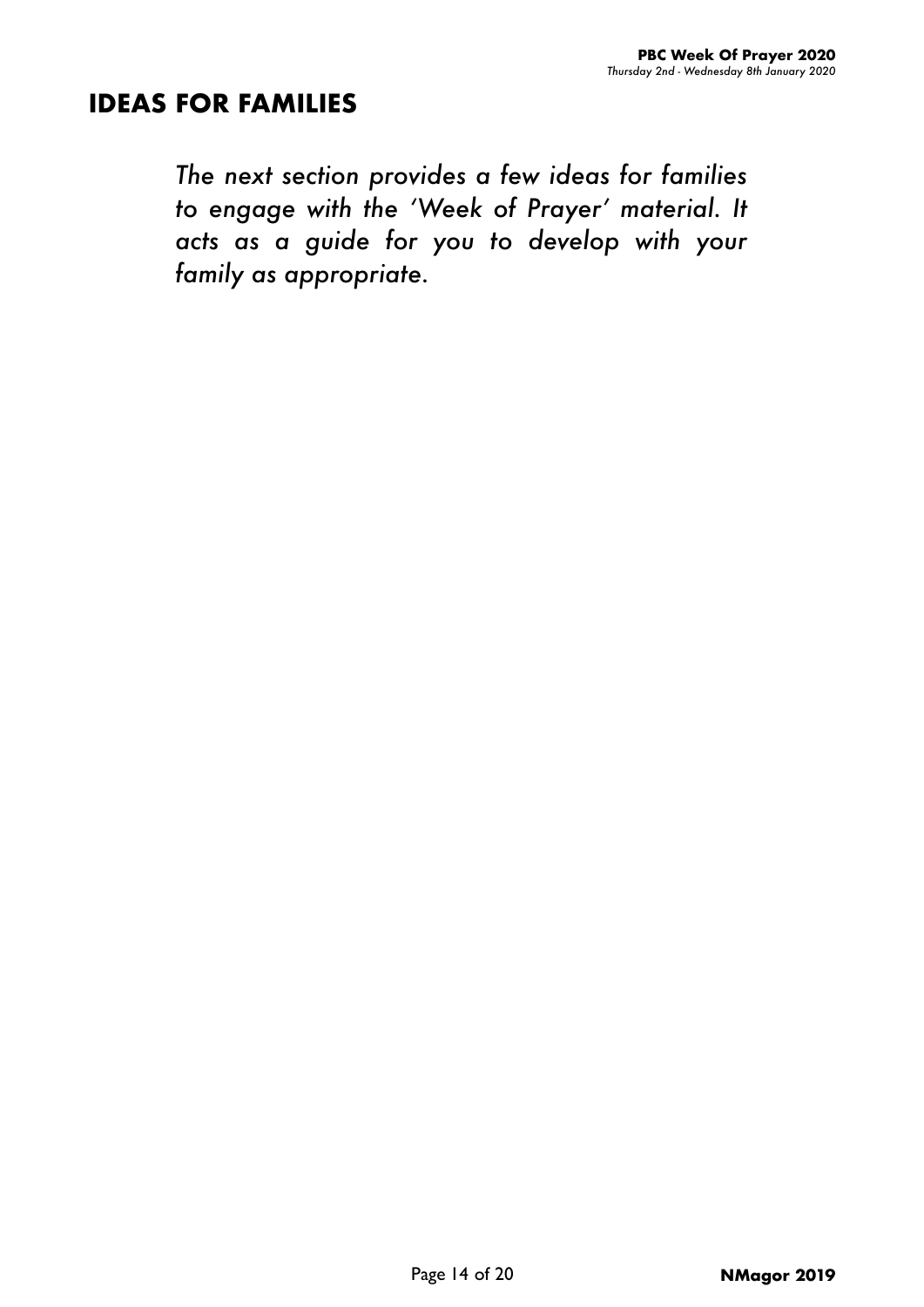#### **DAY ONE**

*Stand Firm - Let Nothing Move You!*

TO TALK ABOUT: Today's thinking is about 'giving up'.

- Ask the children if they have ever given up (or felt like giving up) on something at school. If appropriate share an experience from your own life.
- Talk about the feelings of giving up on something; we can feel upset and disappointed when we do give up on something.
- Share the story of Paul & Silas from Acts 16. How do you think they felt in the story? Remind the children that Jesus is always with them just as he was with Paul & Silas.

ACTIVITY (Optional): Talk about the seasons: When do they change? What happens? Are some times of year difficult for animals? Remind your children that the seasons 'keep going'; God sets all things in motion for the good of his creation. Make a small display of items from the garden that remind us of God's creation eg a a crumpled leaf, something 'evergreen', a twig etc.

TO THINK ABOUT: Remind the children that the seasons continue to take place they 'don't give up'. Let's encourage each other to stand firm!

PRAYER: Lord Jesus, thank you that you are always there; speaking up for us, encouraging us to not 'give up'. Help us to stand firm! AMEN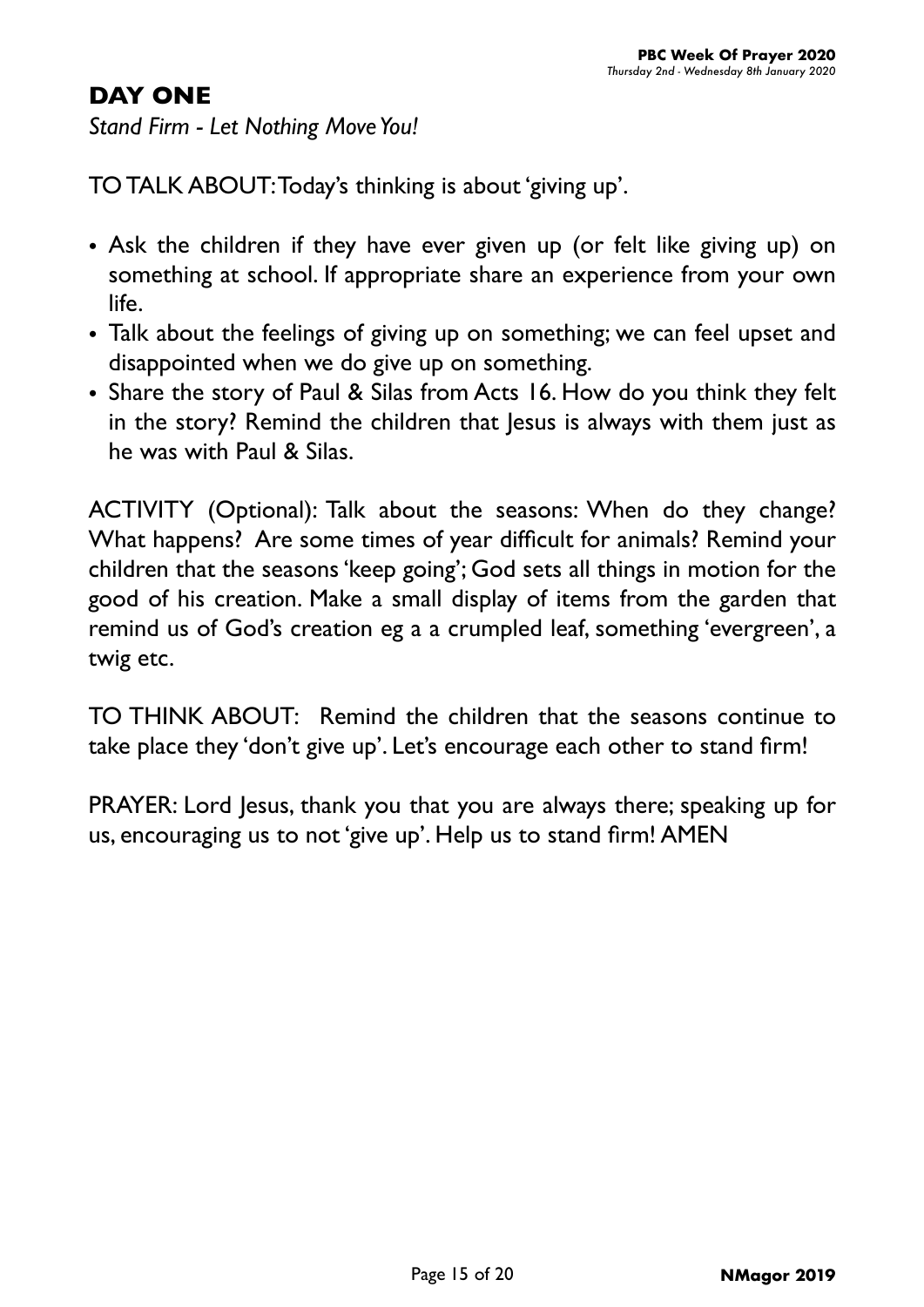# **DAY TWO - Walk or run?**

*Stand Firm - Let Nothing Move You*

TO TALK ABOUT: Being a Christian is a bit like being in a race!

- Ask the children if they like races. Talk about what it is like to win or lose in a race. Tell the children that you are thinking about a different type of race today. Christians say they 'run a race';
- Talk about the feelings of winning and losing a race and make the point that a Christian 'runs a different type of race' - the prize is Jesus and we are not running against each other only ourselves!
- Read Hebrews 12:1-3 and talk about the word perseverance or resilience. What does it mean?

ACTIVITY (Optional): Using the theme of races why not act out a few of them! On your marks.... Remind the children that the race we run as Christians is very different.

TO THINK ABOUT: Remind the children that all sort of accidents can take place in a race. Somethings are our fault other things are not our fault. Let's encourage each other to: *stand firm and let nothing move you!*

PRAYER: Lord Jesus, thank you for your help each day in the race that we run. May nothing move me from doing things in your way! AMEN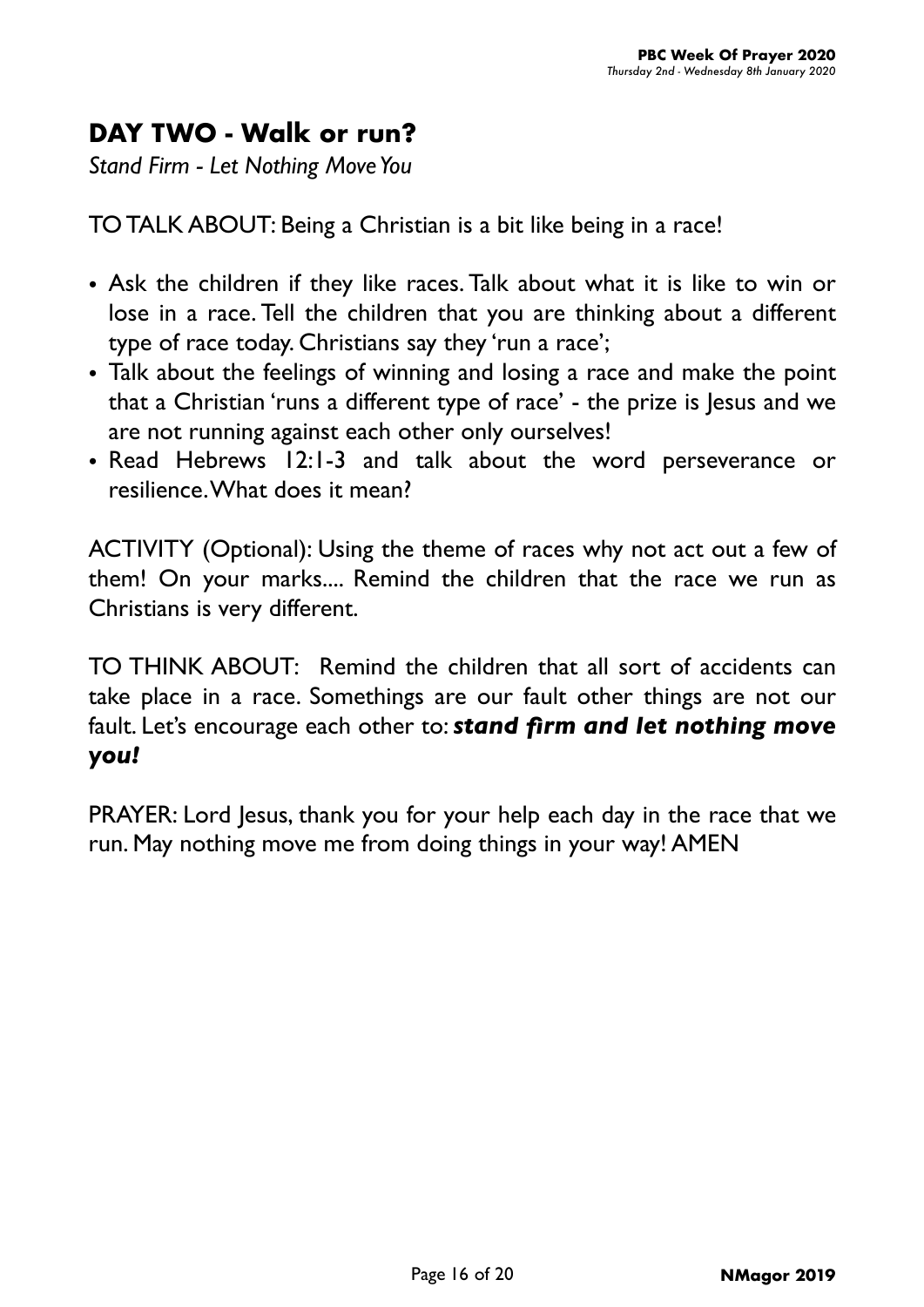# **DAY THREE - Resilience: A daily focus!**

*Stand Firm - Always Give Yourselves Fully!*

*"I have no one else like him, who takes a genuine interest in (people's) welfare... Timothy has proved himself." (Phil. 2:20,22)*

TO TALK ABOUT: Being strong (resilient) every day with Jesus!

- Ask the children who is their best friend. What do you like about your best friend? Talk about Paul and Timothy who were good buddies and about the way they helped each other. Explain that Timothy had a difficult task and he needed help - Paul helped him by giving good advice.
- Talk about the times when you (or ask your children when they) helped a friend. How did it feel to be helpful?
- Remind the children that Jesus is a source of our help and the children can ask Jesus all the time about what to do. We do this by praying!

ACTIVITY (Optional): Draw around the outline of your hand or your child's hand. Write or draw a prayer for a friend.

TO THINK ABOUT: Sometimes friendships go wrong and people say things that they get upset about. Talk about the ways in which we can pray to help these difficult friendships.

PRAYER: Lord Jesus, thank you for our friends. Help them and bless them in all they do! AMEN

*Day Four - Sunday Services There are no readings for this day.*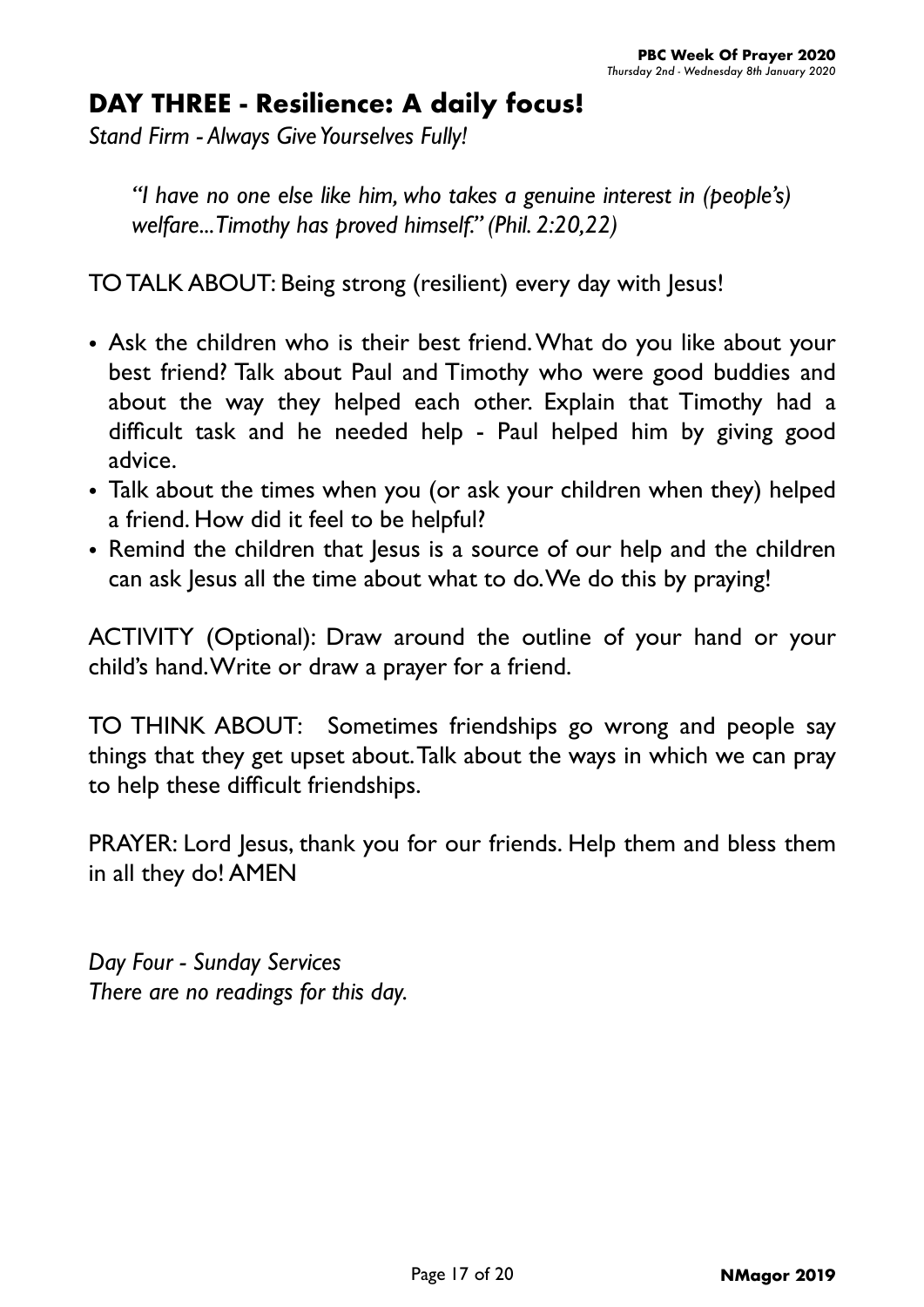## **DAY FIVE - Resilience: Living with the BIG picture!**

*Stand Firm - The Work of the Lord!*

TO TALK ABOUT: Knowing which way to go by noticing the signs!

- On the way to school or when out for a walk start to notice roadsigns as you walk and talk. What do they mean? Explain that Jesus will provide us with clear guidance when we ask for it.
- Talk about a time when Jesus provided you with a clear sign or guidance about something. Ask the children what they think about Jesus who does this? How does he do this?
- Remind the children that Jesus is the source of our help and the children can ask Jesus all the time about what to do. We do this by praying!

ACTIVITY (Optional): Recall some of the signs that you can remember seeing. Could any of the signs help you walk with Jesus? e.g a stop sign to remind you to stop doing something wrong.

TO THINK ABOUT: The way lesus chooses to speak to us - through people, situations etc.

PRAYER: Lord Jesus, thank you for your help in keeping us going your way. AMEN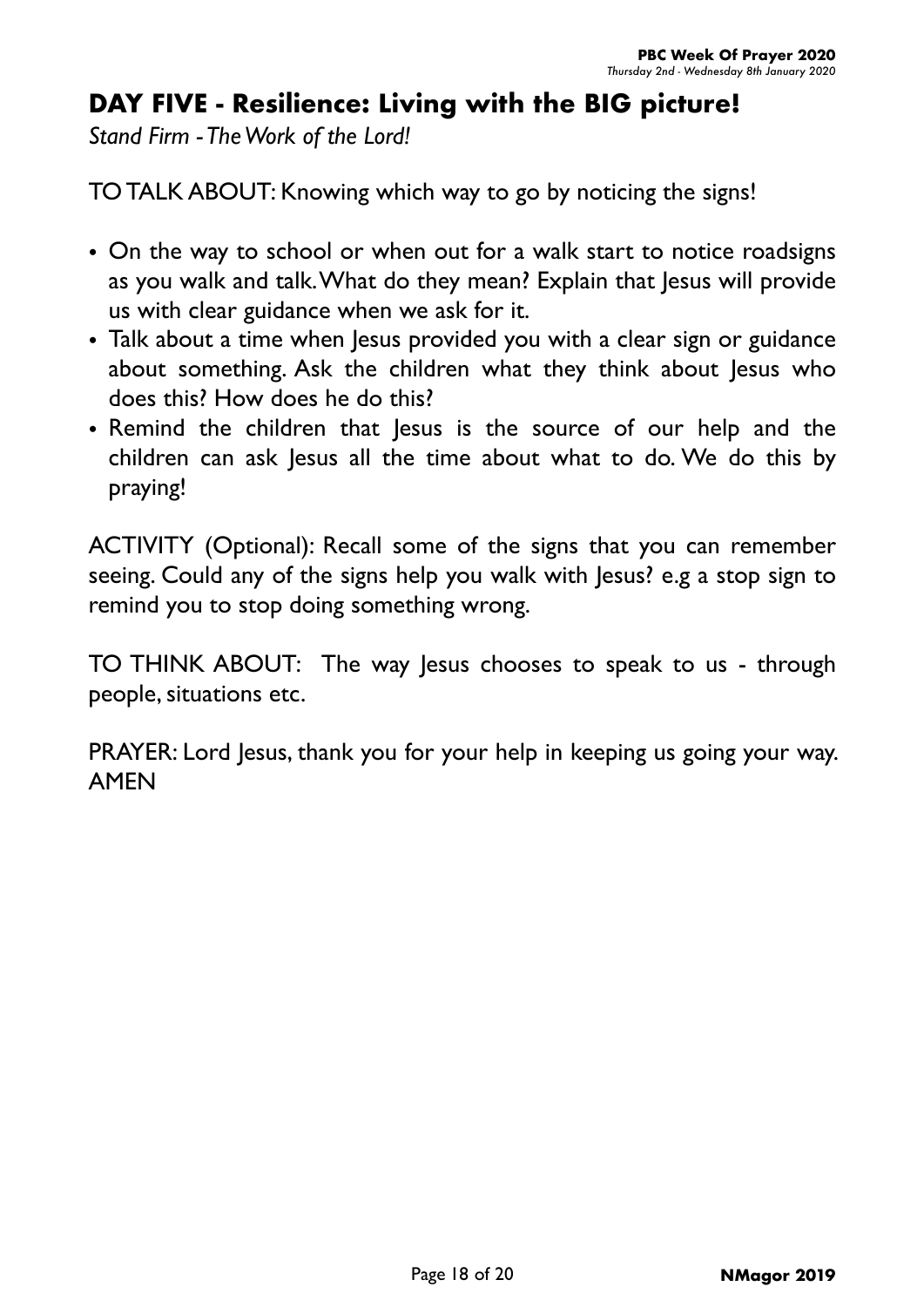# **DAY SIX - Resilience: Glance back, look forward!**

*Stand Firm - know your labour for the Lord is not in vain!*

TO TALK ABOUT: Saying sorry is the hardest thing!

- Ask the children what they should do if they get something wrong. Why do we do that?
- Talk to the children about the story of Joseph. What do the children know or remember about the story? i.e his blood stained coat, left in a well, being sold as a slave, becoming Pharaoh's second in command, the goblet, Joesph forgives his brothers.
- Remind them about the end of the story where Jospeh "reassured them and spoke kindly to them." Joseph could have punished his brothers but he decided not to do that. How do the children feel about that?

ACTIVITY (Optional): Think about the story of Joseph - perhaps you could act out the appropriate parts of the story with Lego or draw pictures for each part of the story.

TO THINK ABOUT: The way people serve or do jobs in the church - are there people we could say thank you to.

PRAYER: Lord Jesus, thank you for the story of Joseph. Help us to forgive people like Joseph did. AMEN